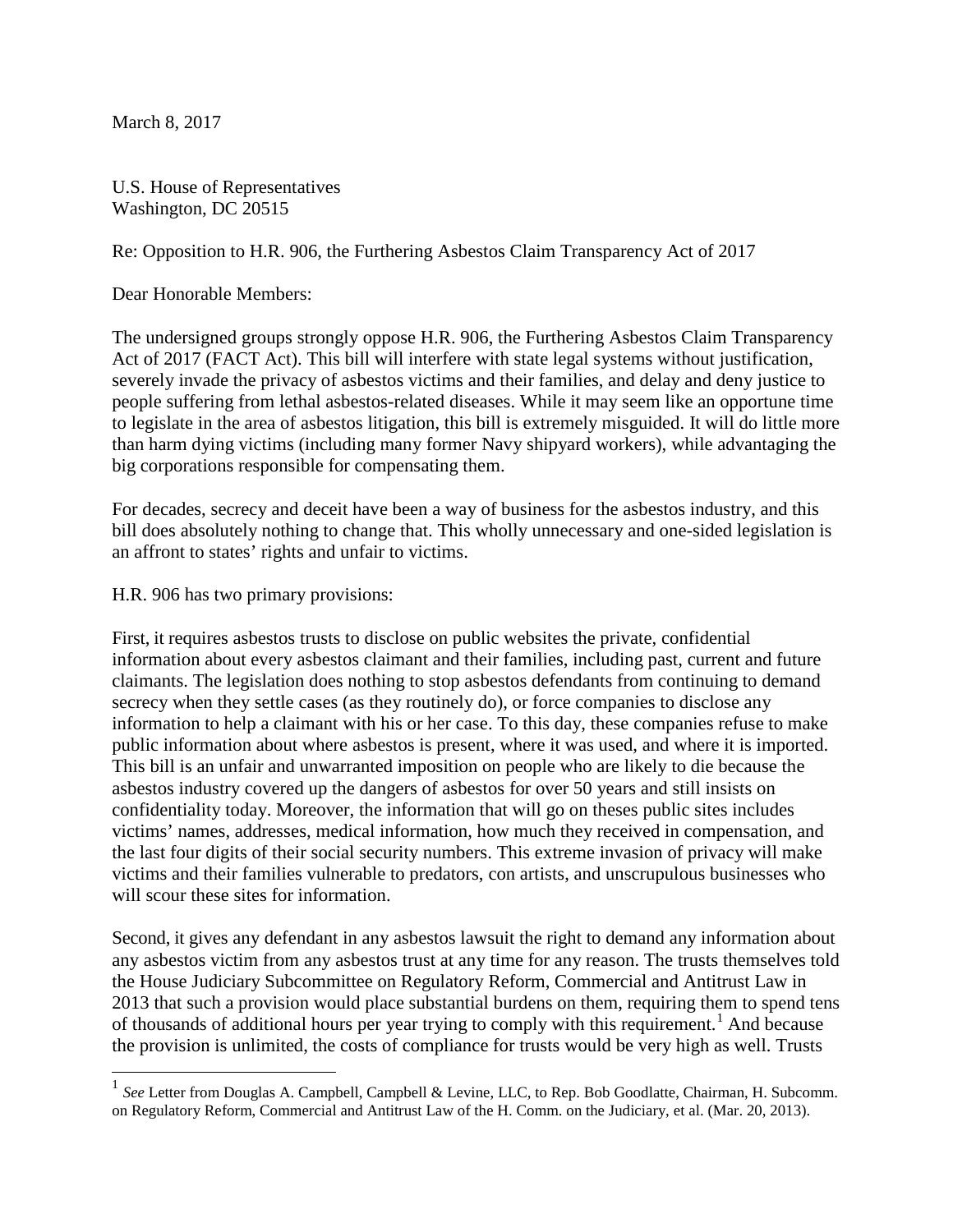are already underfunded. A RAND study found that the median payment from asbestos trusts to victims is 25 percent of the value of the claim, and some payments are aslow as 1.1 percent of the claim's value.

In addition to cost burdens, severe delays will result. As explained by Caplin & Drysdale attorney Elihu Inselbuch in his "Responses to Questions for the Record" following his 2013 subcommittee testimony, because trusts will be buried in otherwise unnecessary paperwork seeking claimant information, "The bill would slow down or stop the process by which the trusts review and pay claims, such that many victims would die before receiving compensation, since victims of mesothelioma typically only live for 4 to 18 months after their diagnosis." In many cases, "the delays in trust payment will force dying plaintiffs, who are in desperate need of funds, to settle for lower amounts with solvent defendants.… Delay is a weapon for asbestos defendants."

Finally, Mr. Inselbuch explained that, because this bill does not require that the information demanded by defendants be relevant to, or admissible in, any lawsuit, it is an unwarranted and "heavy-handed piece of federal interference with the states' legal systems."

Far from being even-handed, this bill allows defendants — and only defendants — to do an endrun around state rules of discovery that place limits on information-gathering. The bill would tip the scales of justice in favor of asbestos defendants by giving defendants access to information about victims' settlements with asbestos trusts while allowing defendants to continue hiding information about their settlements with other victims. To level the playing field, victims should be entitled to information from defendants regarding previous settlement amounts and true transparency about where the defendants' asbestos was used, manufactured, and stored.

As to the claim that this bill will "prevent fraud," this bill places new, burdensome requirements on regularly-audited trusts. No one can find evidence of significant fraud in the trust process. The U.S. Government Accountability Office (GAO) studied the problem and did not identify one fraudulent claim. As Mr. Inselbuch noted, "[b]ecause the injured victim was typically exposed to multiple asbestos products at multiple job sites over a period of many years, he or she must file different claims, with different trusts, with different forms that request different information. The fact that the exposure information submitted to one trust *differs* from the exposure information submitted to another does not mean it is 'inconsistent' — and certainly not specious or fraudulent." Similarly, with regard to charges that victims "double-dip," he explains, "when an asbestos victim recovers from each defendant whose product contributed to their disease, that